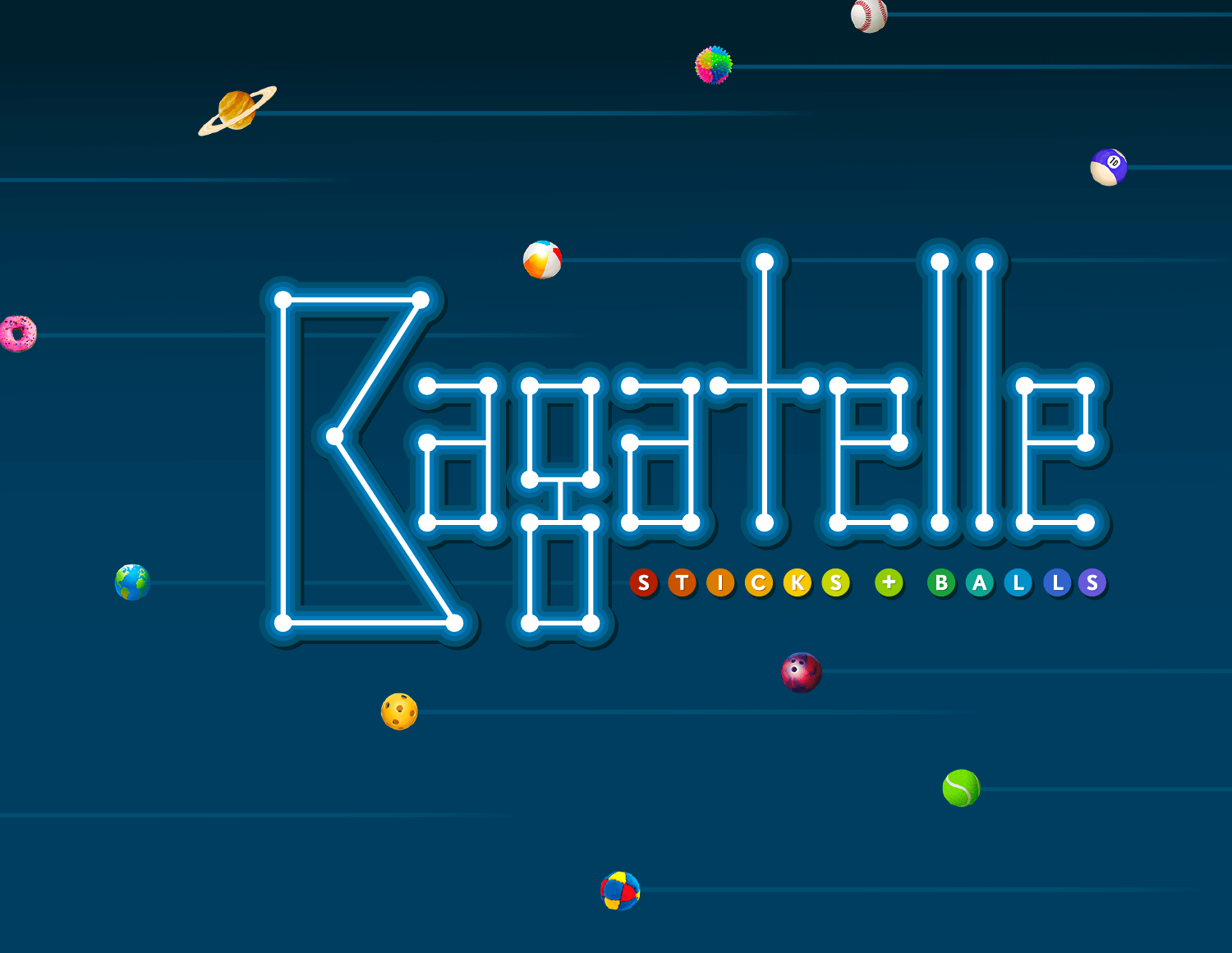BagatelleTHIN Bagatelle is the simple manifestation of an alphabet constructed with basic line-and-circle geometry then taken to its aesthetic and technological extremes. Its idea is rooted in decades-old designer debates about the merits of drawing letterforms with a ruler and a compass, overall transformational subtleties in typography, and the limits of adaptive morphing in current technologies. The alphabet takes its skeletal cue from a logo mark designed by Fabio Nicoli in 1974 for Supertramp's breakthrough album *Crime of the Century*, which was playing on repeat during the design and engineering process.

Kapatelle

VARIABLE

VARIABLE

REGULAR

MEDIUM

HEAVY

LIGHT

**BOLD** 

The development of Bagatelle (named after the forefather of so many ball-and-stick table games) was an ideal interpolative playground. The design movement control works along two axes  $-$  a sticks axis changing the weight of the lines and a **balls** one changing the weight of the circles. The final product is a six-font family ranging in weight from Thin to Heavy, along with a variable font that allows the discerning expert typographer easily controlled precision within those weights.

Pan-European language support (Latin, Cyrillic and Greek, with more than 1500 glyphs per font) is included in Bagatelle, along with plenty of OpenType features, from ligatures of the standard and discretionary varieties all the way to a plethora of stylistic variants (alternates, swashes, unicase forms and so on). This document is a pleasant dip into the versatility of this multi-faceted typeface and a showcase of its various stylistic and typographic features.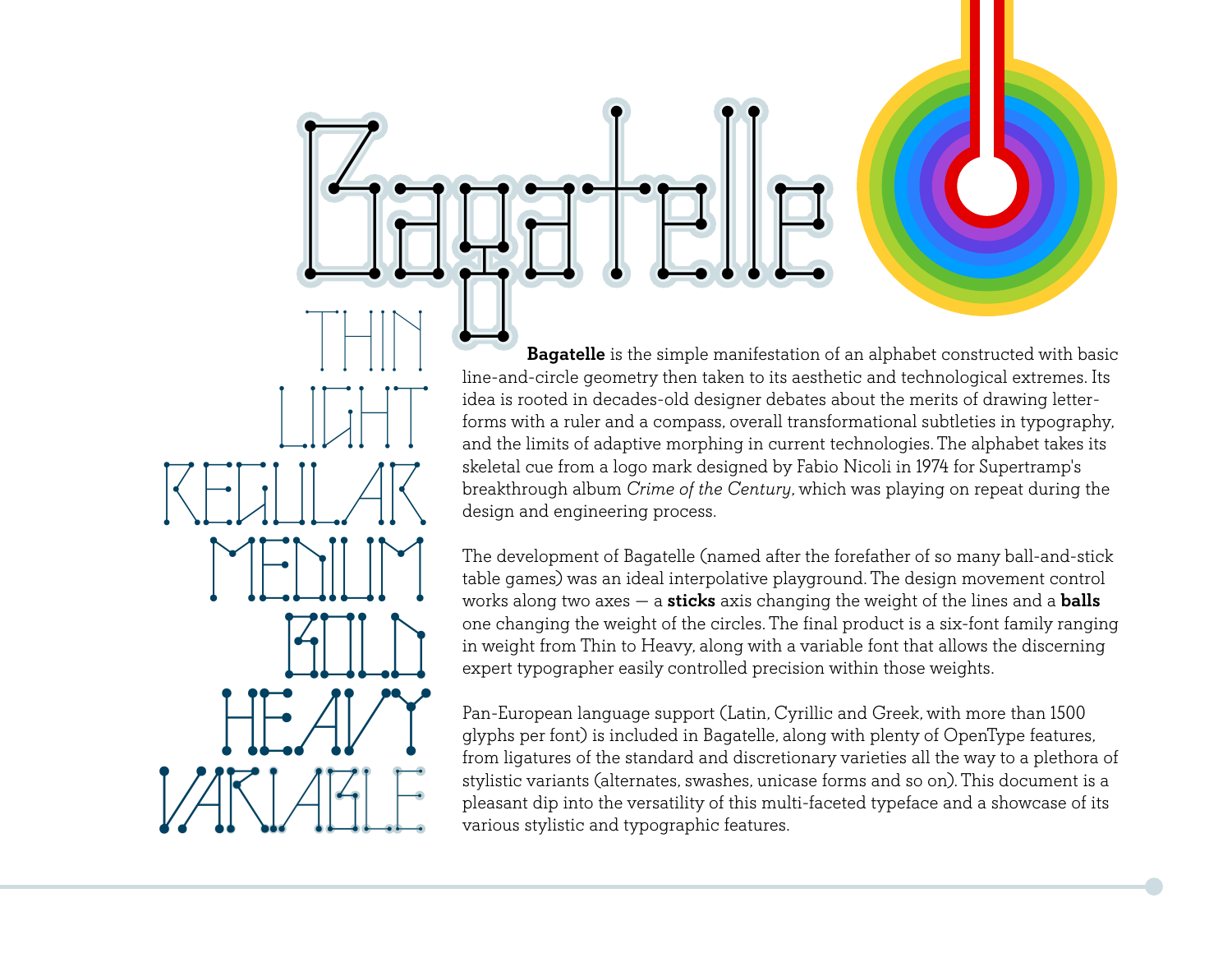## STYLISTIC ALTERNATES

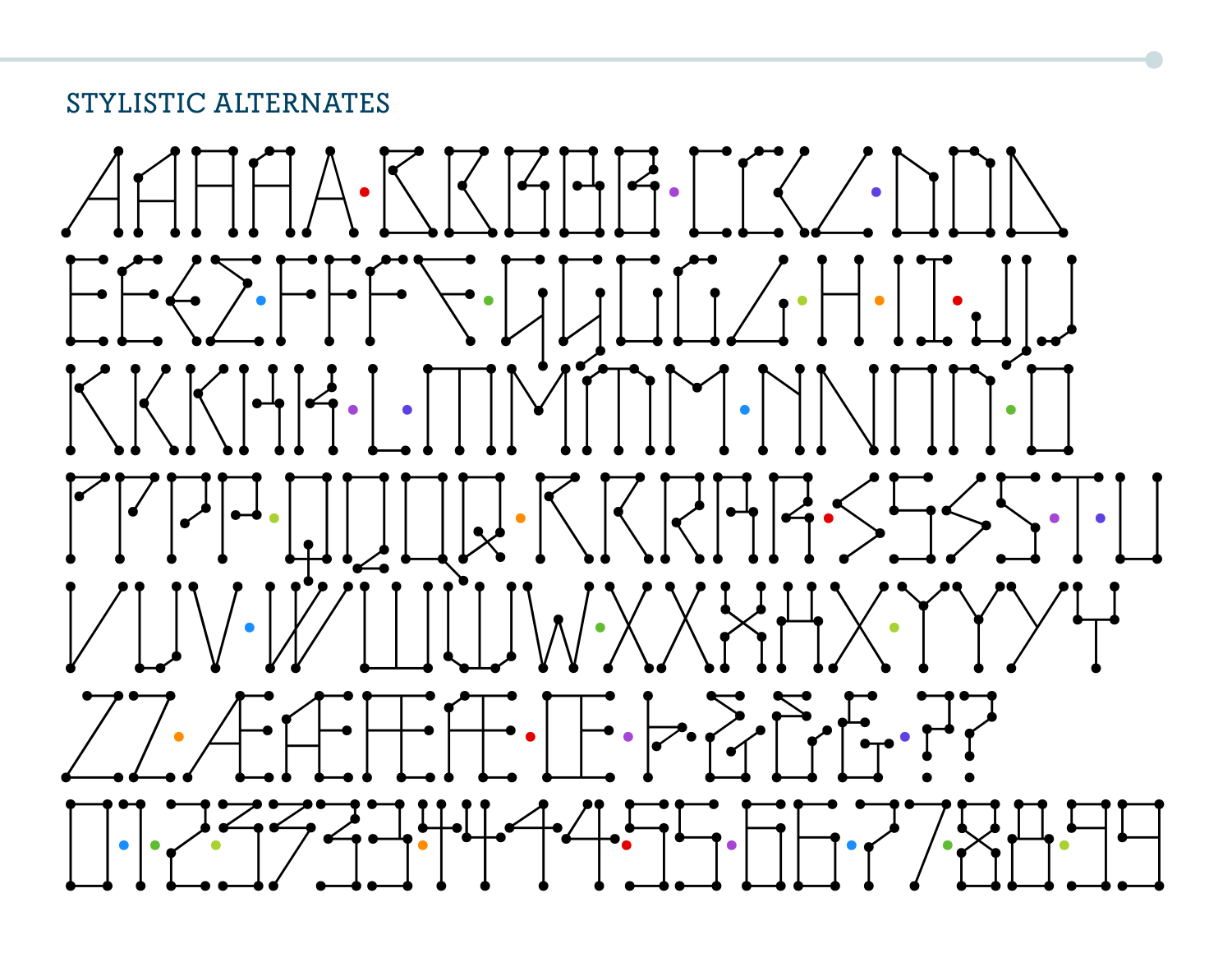STYLISTIC ALTERNATES







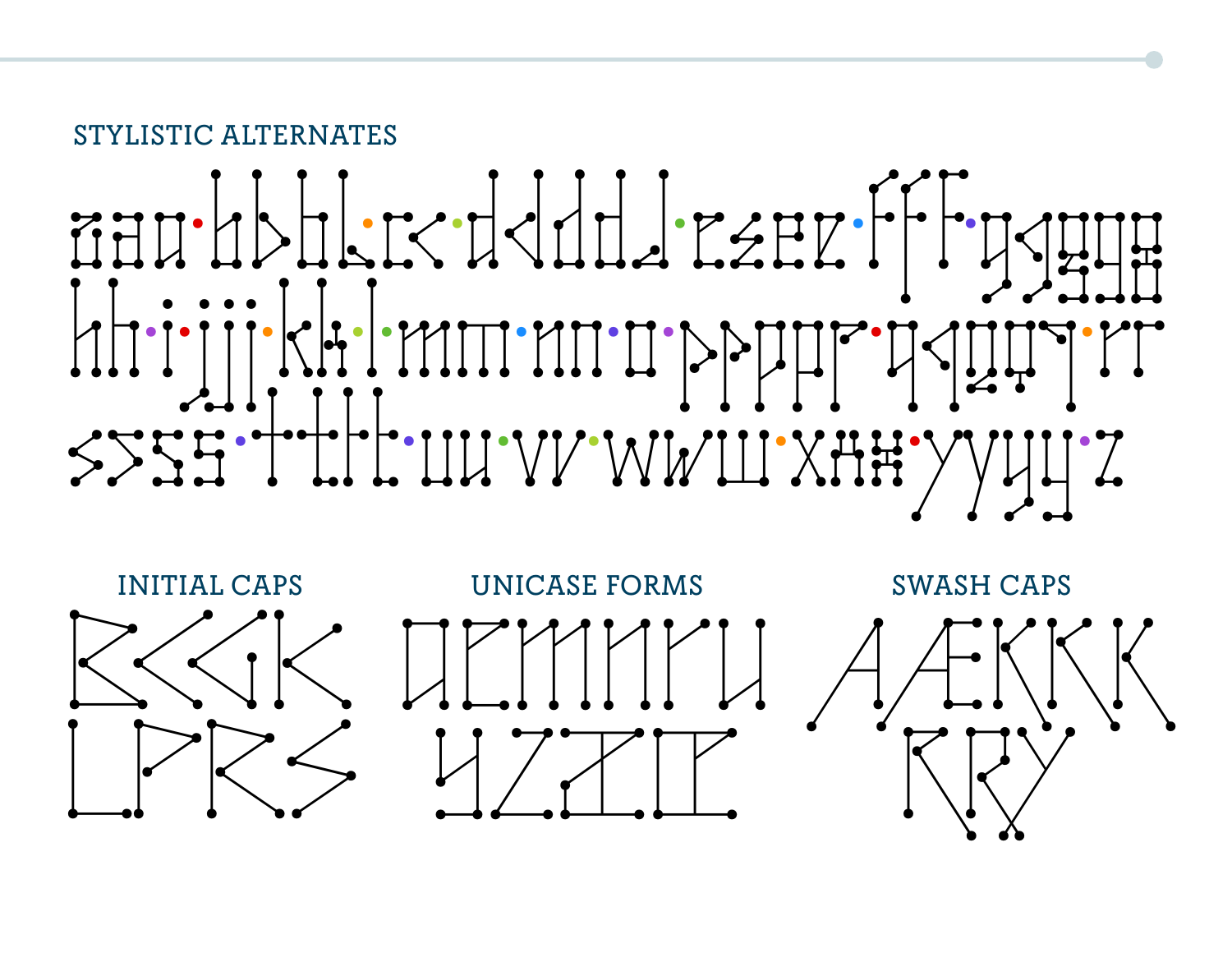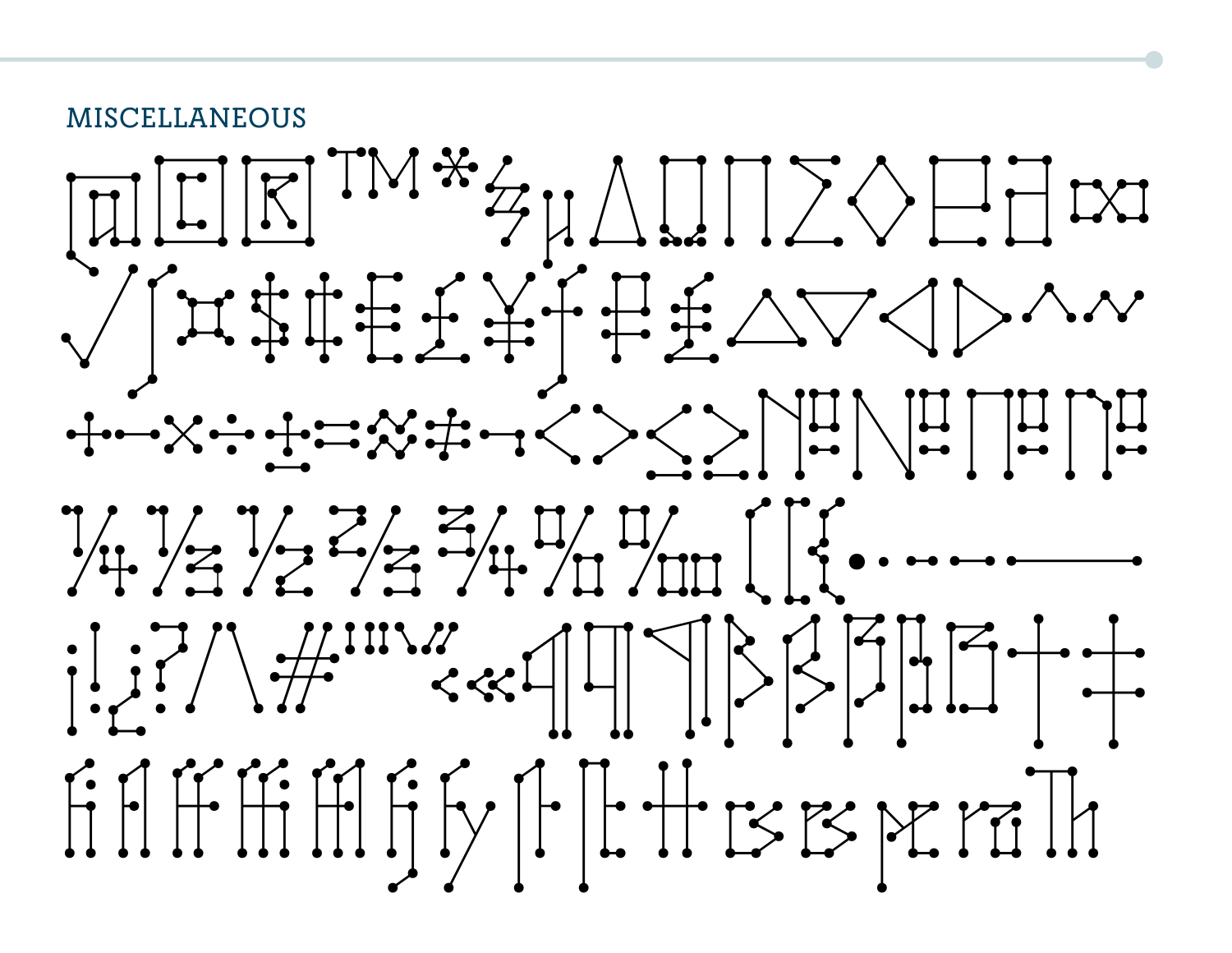

**agatelle** is the great grandfather of the current parlor games pinball and pachinko. In 1700s France, many table games involving sticks and balls were played indoors when inclement weather prohibited such outdoor pastimes as croquet and ground billiards.

Originally, players would strike ivory balls up a nine foot inclined table with sticks or cues, avoiding pins to ricochet balls into target holes. A number of variations on this theme were developed and eventually a portable version evolved using small steel ball bearings and a stationary plunger. The game became popular in America when French soldiers carried their favorite bagatelle tables with them while helping to fight the British during the Revolutionary War. Today vintage bagatelle boards can be found in antique shops and there are still a few specialty toy manufacturers that produce them in their natural wooden form.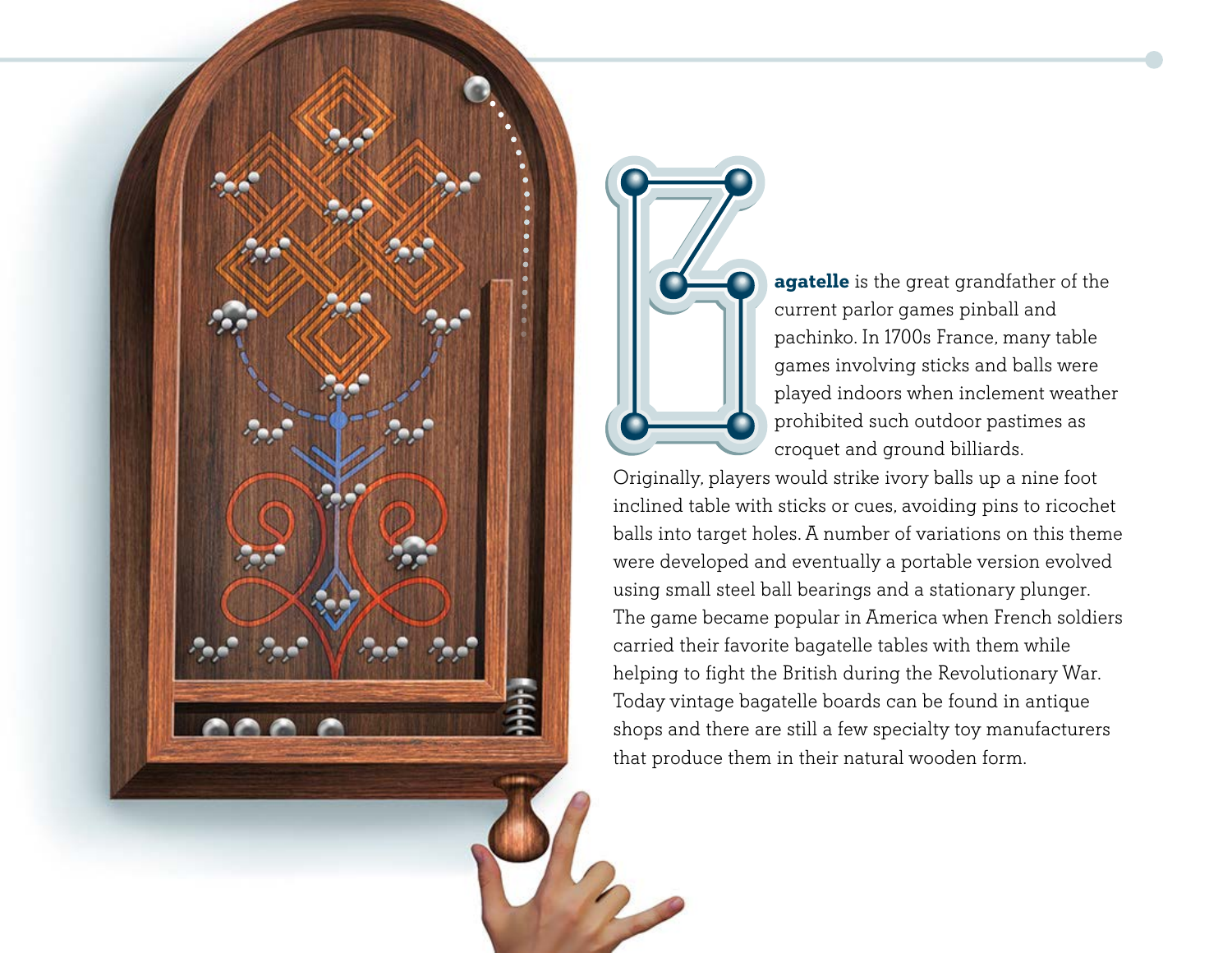## CYRILLIC

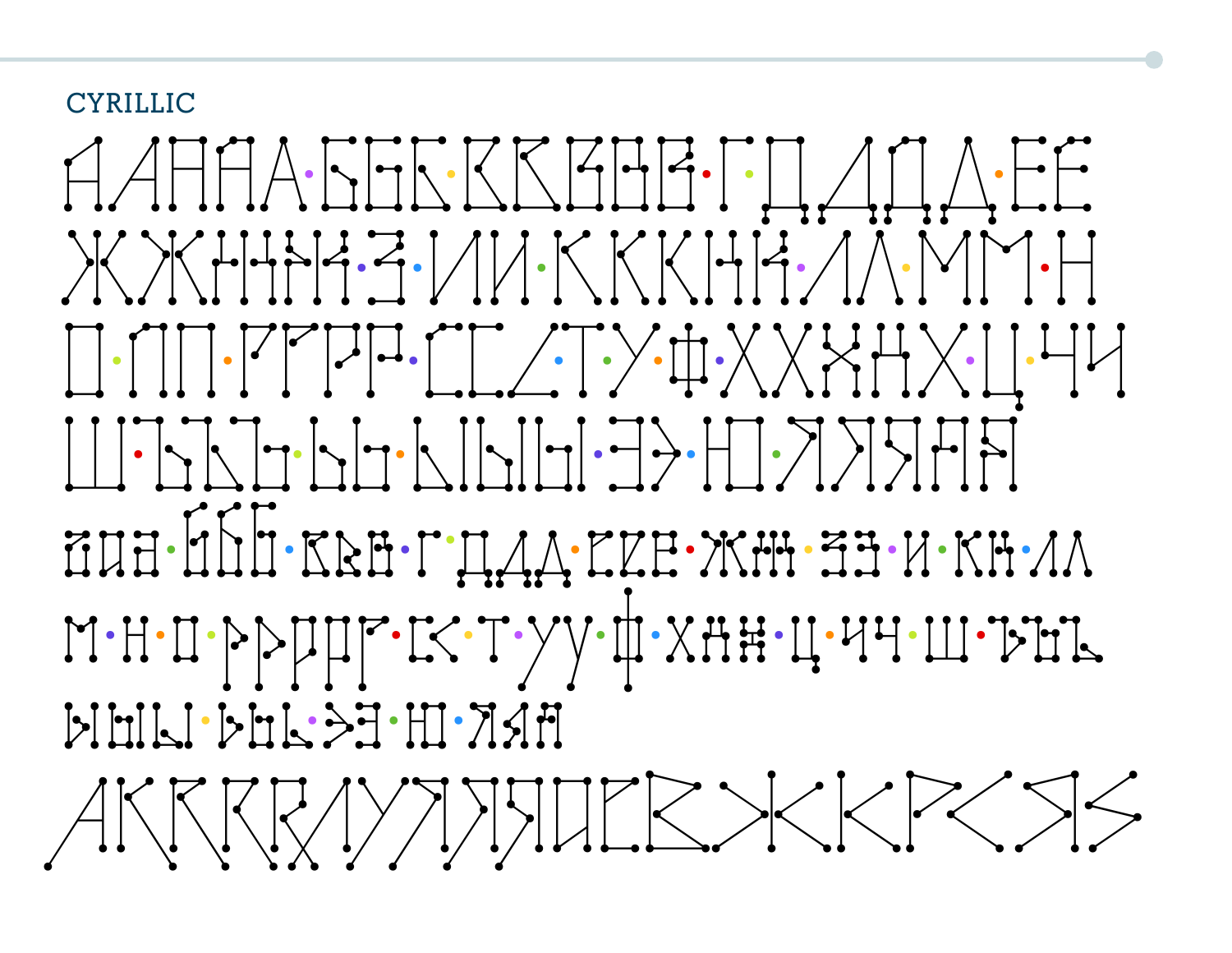**GREEK** 

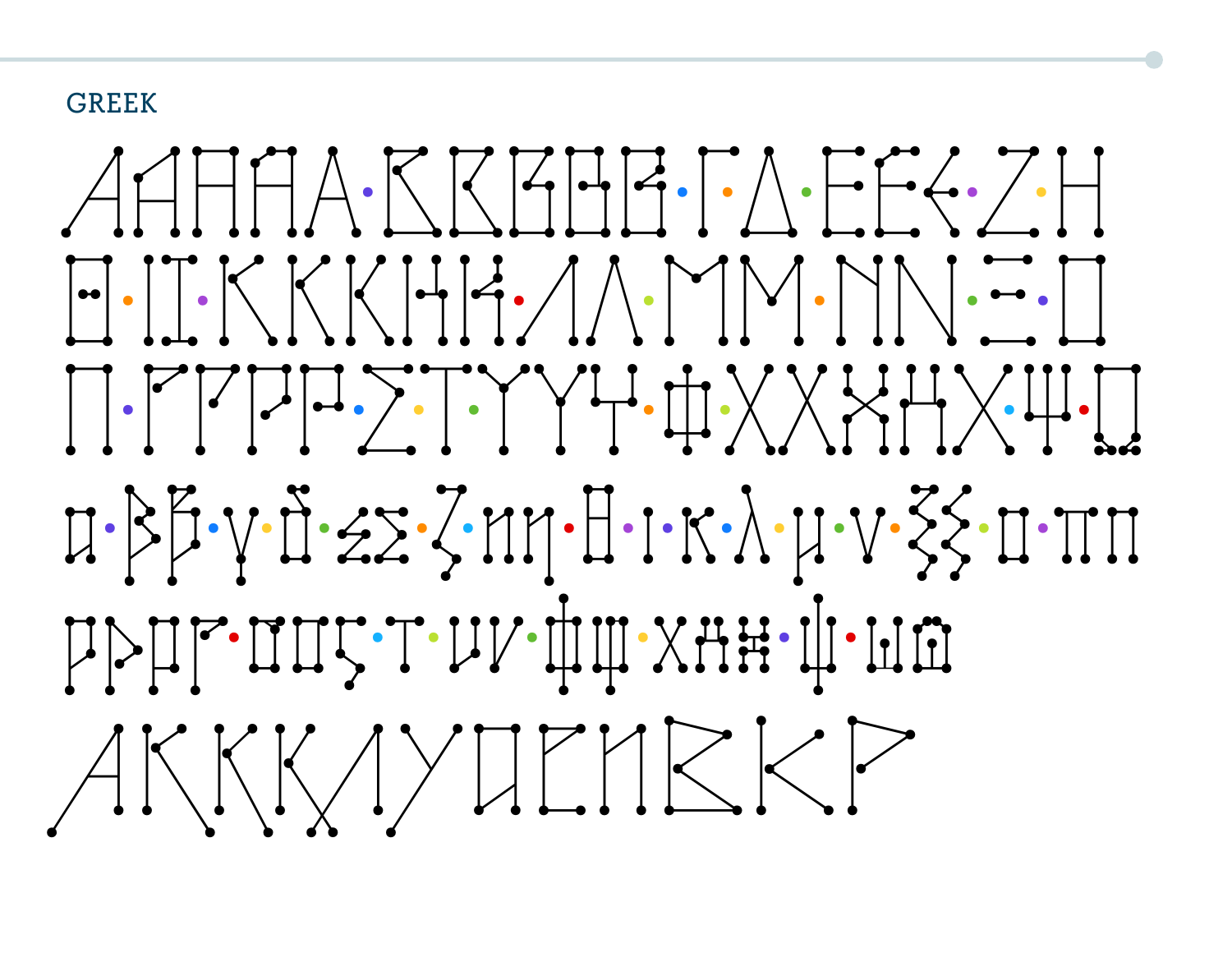

The variable font Bagatelle VF is available as a complementary offering with the purchase of a license for the Bagatelle family. This variable font allows for precise optical weight adjustments along two design axes. To control the thickness of the straight lines, simply change the value of the sticks axis, and to control the weight of the circles, change the value of the **balls** axis. In programs that support variable fonts, the axes' values can be changed via scrollbars if available or manually in an input box.